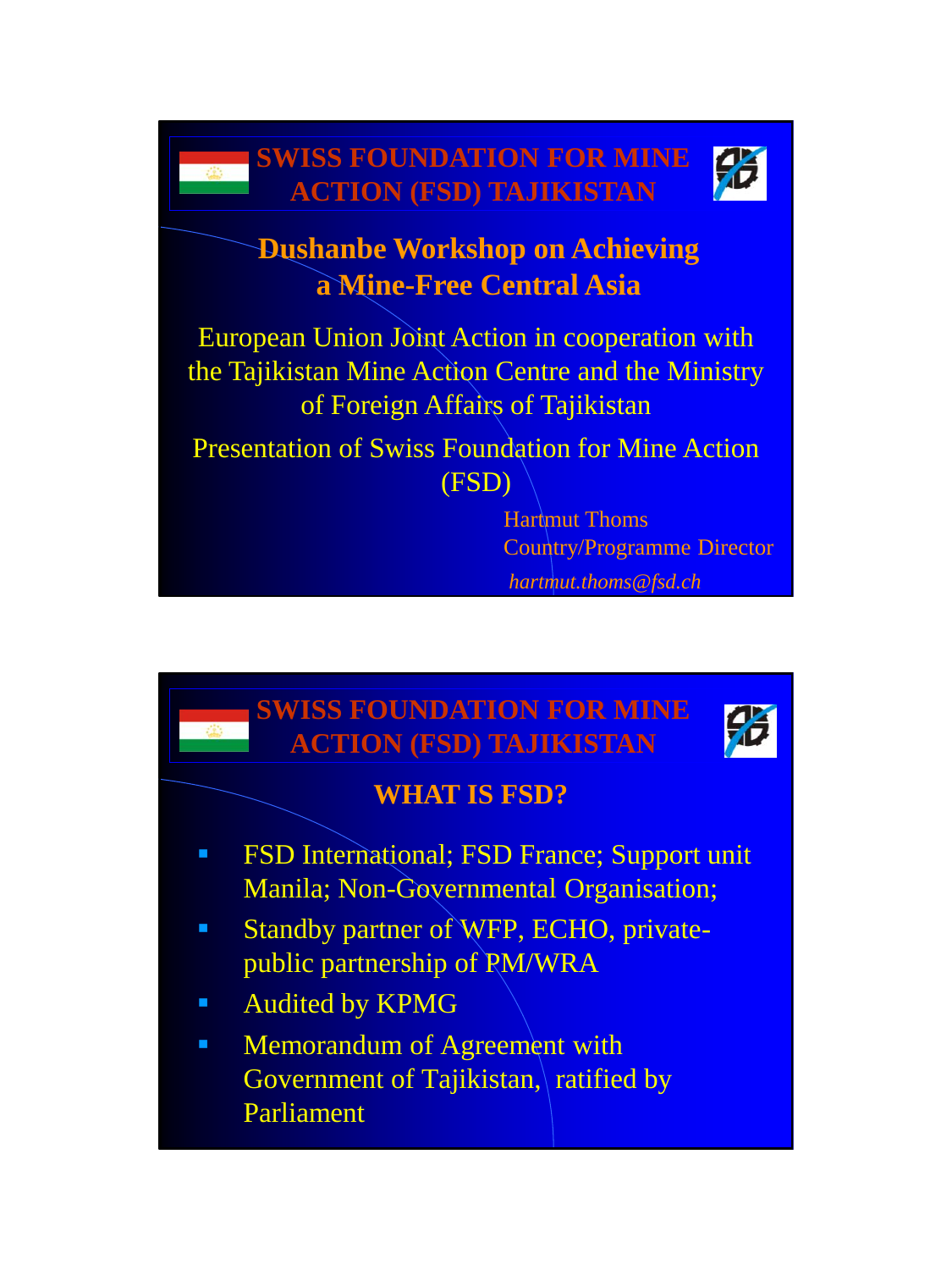

- Land Release Operations currently in Laos, Lebanon, Sri Lanka, Sudan, Tajikistan
- **Weapons and ammunitions disposal** operations in Tajikistan
- Disaster relief work *(Sri Lanka, Tajikistan)*
- **Strong believer in national capacity** building
- Value adding (national capacity; high productivity; cost efficiency)

#### **SWISS FOUNDATION FOR MINE ACTION (FSD) TAJIKISTAN**



#### **MAIN ACHIEVEMENTS**

- $\triangleright$  Annually increased productivity
- $\triangleright$  Annually improved cost efficiency
- $\triangleright$  Nine (9) multi purpose demining teams and five (5) mine detection dog sets fielded, three (3) nontechnical survey teams deployed in 2009
- $\triangleright$  One (1) weapon and ammunition disposal team made operational in April/May 2009 (Disposal of 27,000 kg)
- $\triangleright$  FSD as organisation and five (5) MDD Sets accredited by Tajikistan Mine Action Centre (TMAC)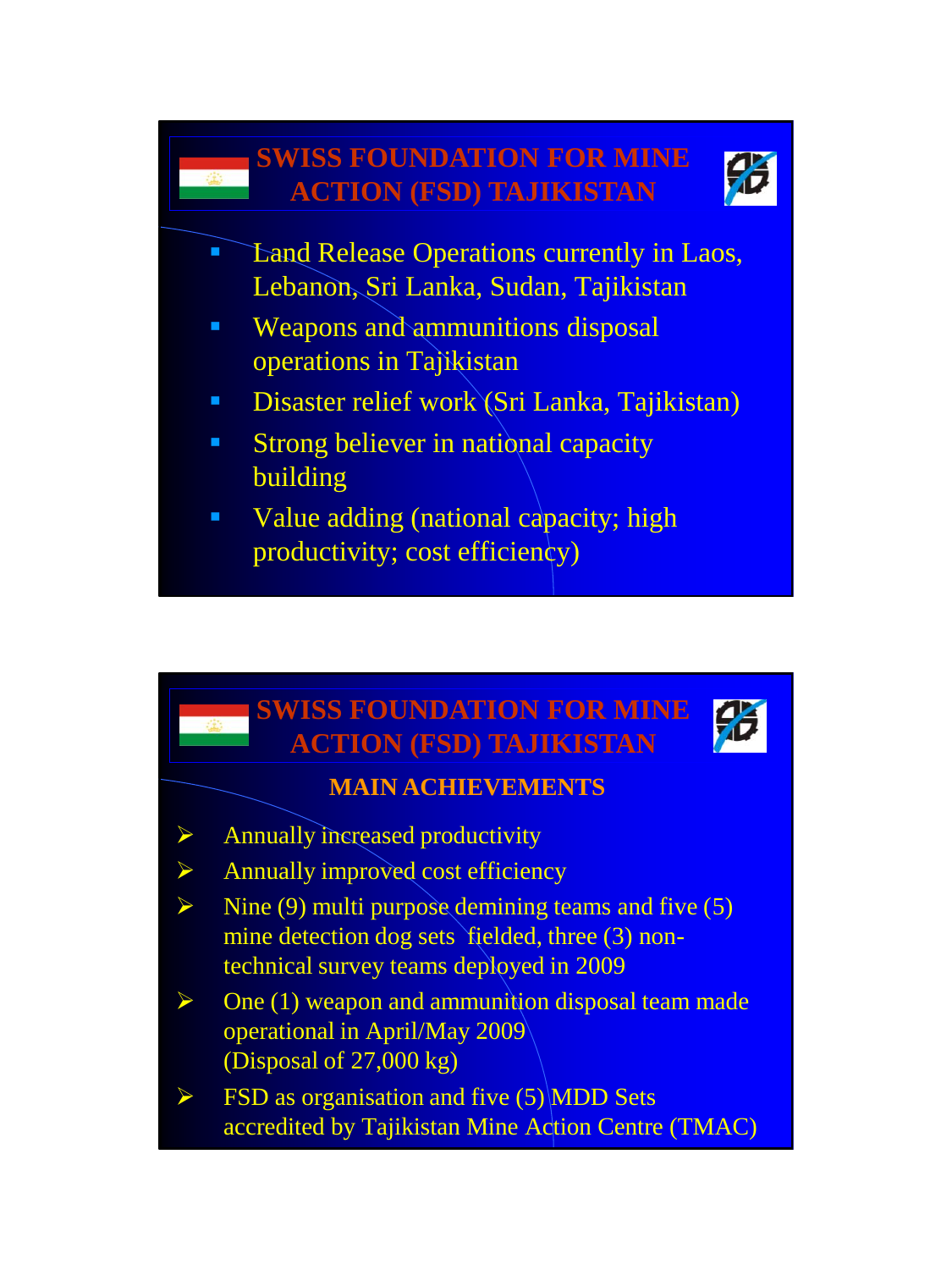

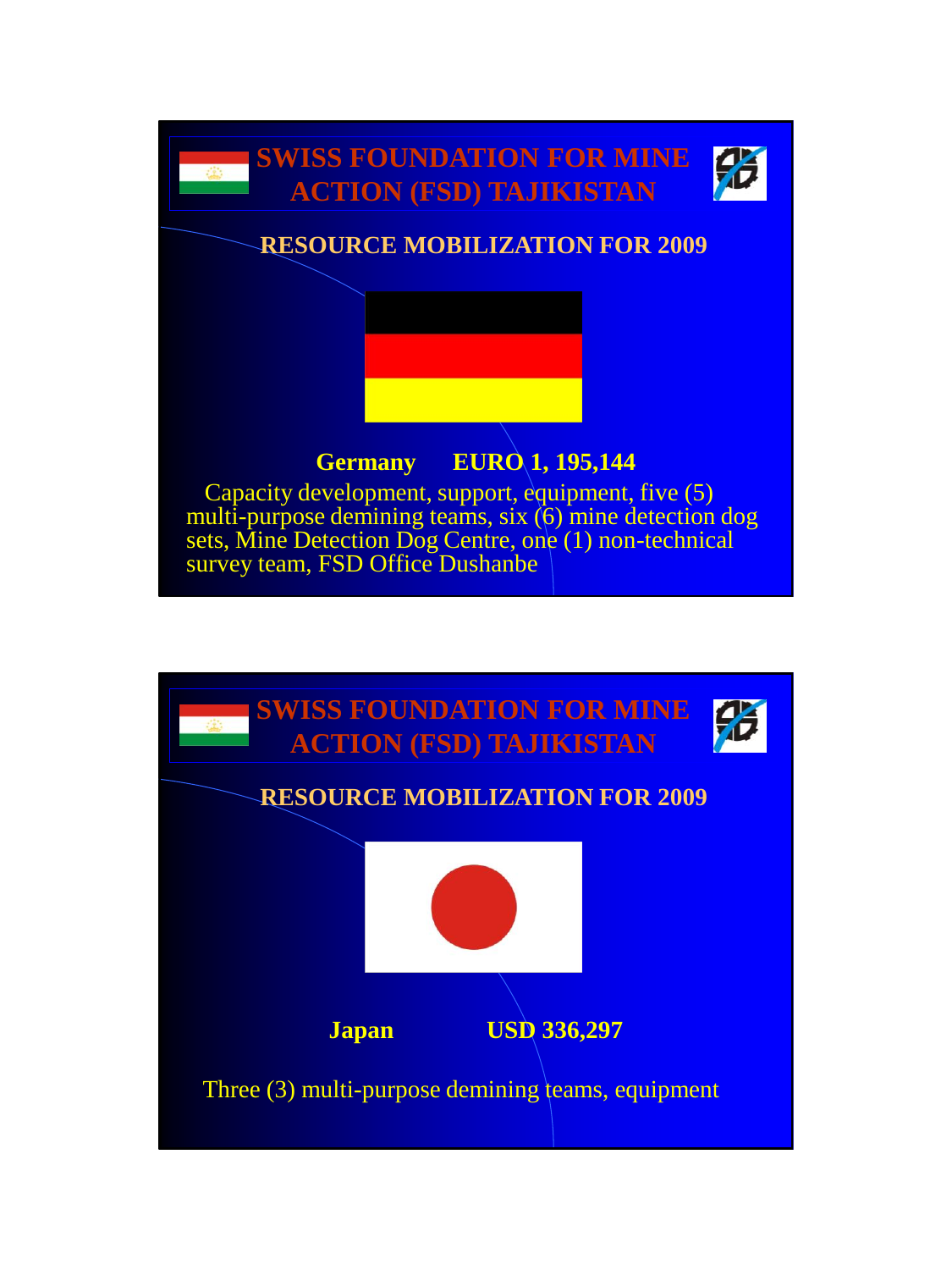

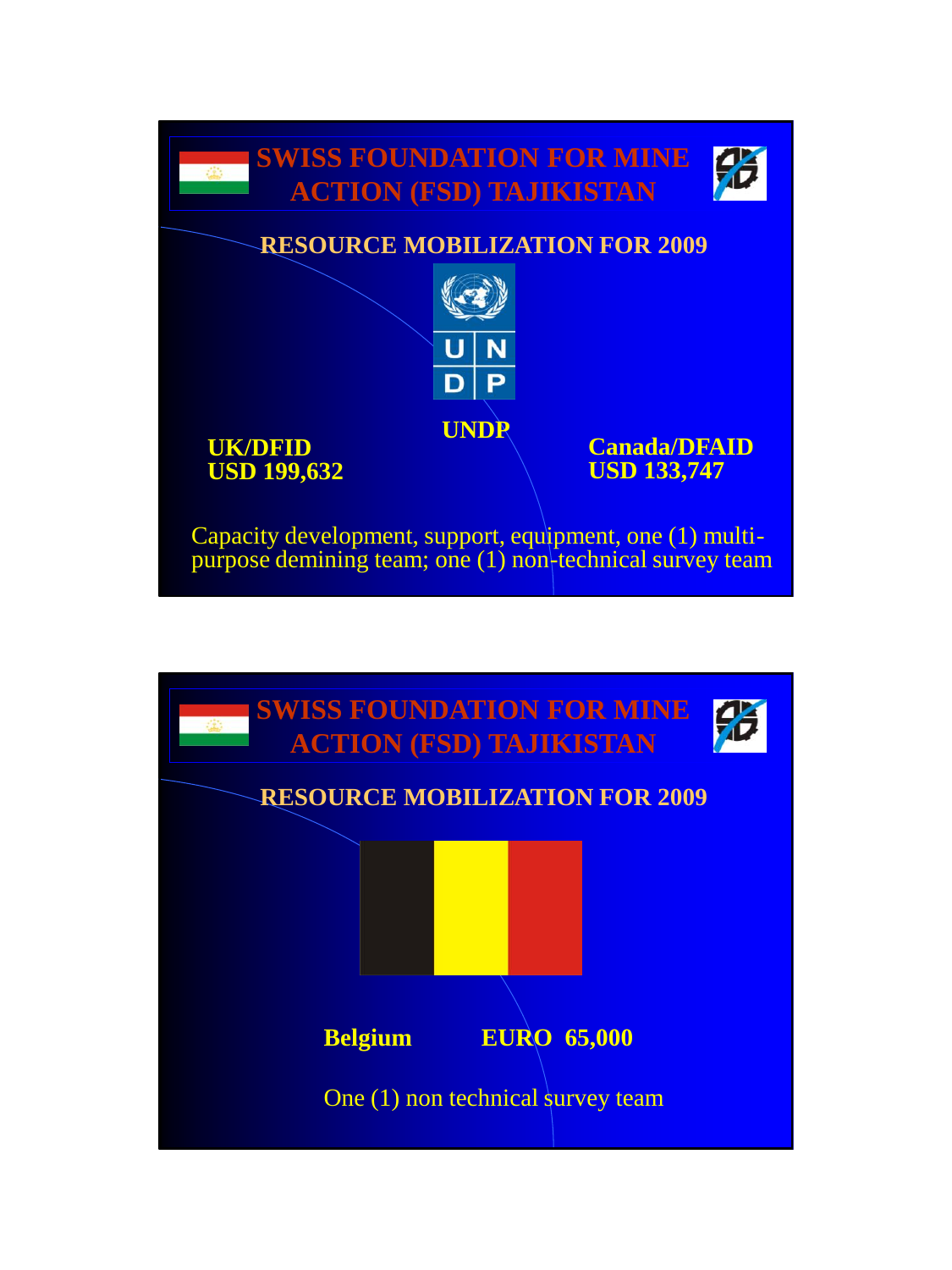

#### **PARTNERSHIP**

• Government of the Republic of Tajikistan

- **Ministry of Foreign Affairs; Ministry of Defence;** National Guard; Border Forces; Committee of Emergency Situation
- Tajikistan Mine Action Centre (TMAC)
- **•** Cooperation with Geneva International Centre for Humanitarian Demining (GICHD)
- Mine Dog Centre Kabul / Afghanistan
- United Nations Development Programme (UNDP)
- **•** Organisation for Security and Cooperation in Europe (OSCE)

| <b>SWISS FOUNDATION FOR MINE</b><br>16<br><b>ACTION (FSD) TAJIKISTAN</b><br><b>SUSPECTED HAZARDOUS AREAS (SHA)</b><br><b>AND LAND RELEASE IN M2</b> |            |                                     |                                                     |  |  |  |  |
|-----------------------------------------------------------------------------------------------------------------------------------------------------|------------|-------------------------------------|-----------------------------------------------------|--|--|--|--|
| <b>Year</b>                                                                                                                                         | <b>SHA</b> | <b>Land Release</b><br>TS, BAC, MDD | <b>Land Release Non-</b><br><b>technical Survey</b> |  |  |  |  |
| 2003                                                                                                                                                | 49,637,637 |                                     |                                                     |  |  |  |  |
| 2004                                                                                                                                                | 49,566,754 | 70,883                              |                                                     |  |  |  |  |
| 2005                                                                                                                                                | 49,437,598 | 129,156                             |                                                     |  |  |  |  |
| 2006                                                                                                                                                | 49,103,851 | 333,774                             |                                                     |  |  |  |  |
| 2007                                                                                                                                                | 30,787,273 | 733,978                             | 17,937,262                                          |  |  |  |  |
| 2008                                                                                                                                                | 9,041,179  | 1,037,808                           | 22,000,000                                          |  |  |  |  |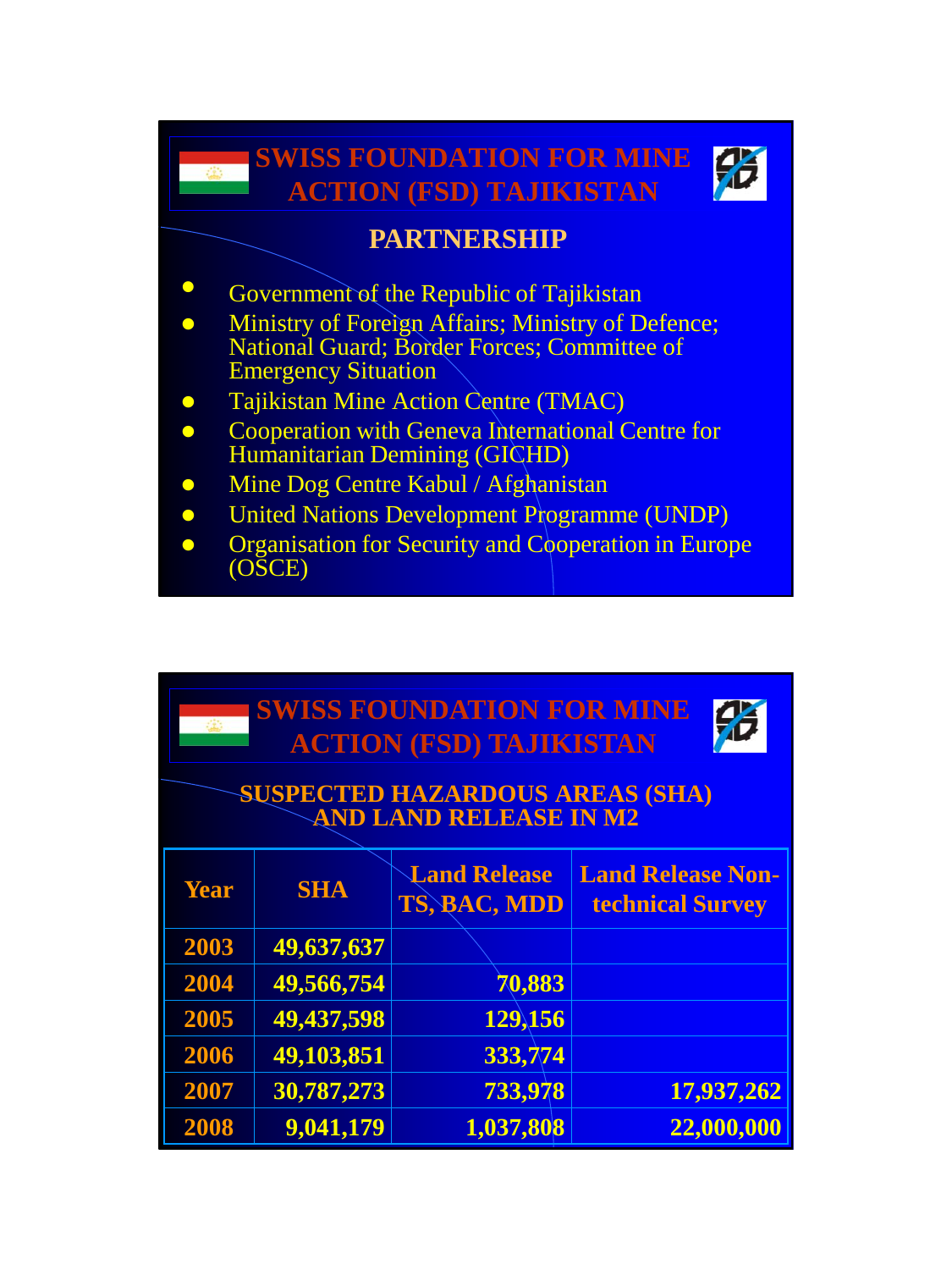

# **COST EFFICIENCY (PER SQUARE METER RELEASED LAND)**

| 2004 | <b>EUR</b> | 19,810 |
|------|------------|--------|
| 2005 | <b>EUR</b> | 6,810  |
| 2006 | <b>EUR</b> | 4,700  |
| 2007 | <b>EUR</b> | 1,460  |
|      | <b>EUR</b> | 0,059  |
| 2008 | <b>EUR</b> | 1,110  |
|      | <b>EUR</b> | 0,049  |

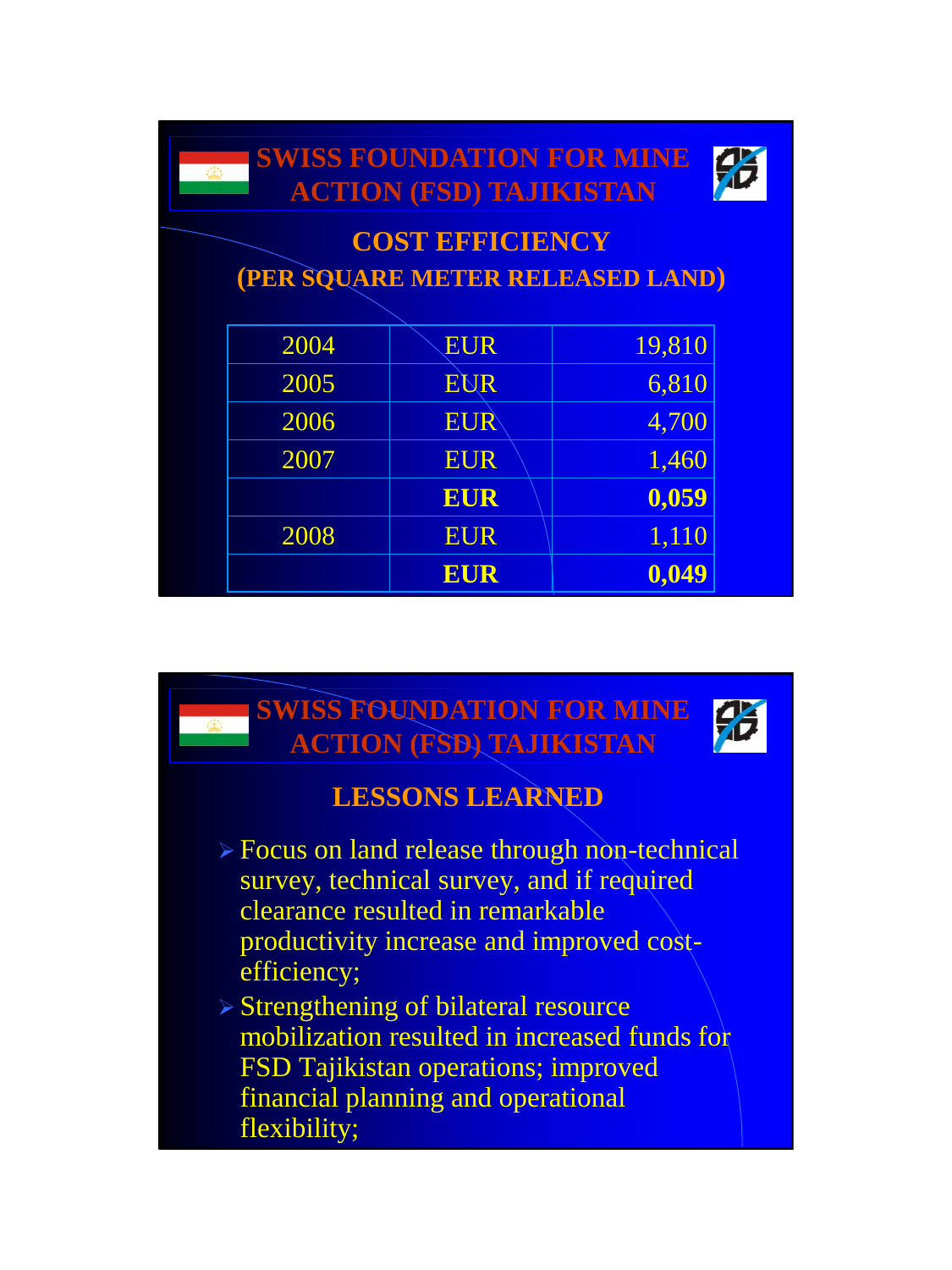

# **LESSONS LEARNED**

 Comprehensive standards are prerequisite for productive and cost efficient land release operations

#### **SWISS FOUNDATION FOR MINE ACTION (FSD) TAJIKISTAN**



#### **PLANS 2010**

 $\Box$  Inception of a mechanical demining project;

变

- **□** Enlargement of the weapon and ammunition disposal project from one (1) WAD team to up to three (3) WAD teams (The first team is funded since May 2009 by the Government of The Netherlands; UNDP pledged funds for the second team;)
- □ Logistical support for FSD Afghanistan land release operations in a cross-border project between Tajikistan and Afghanistan